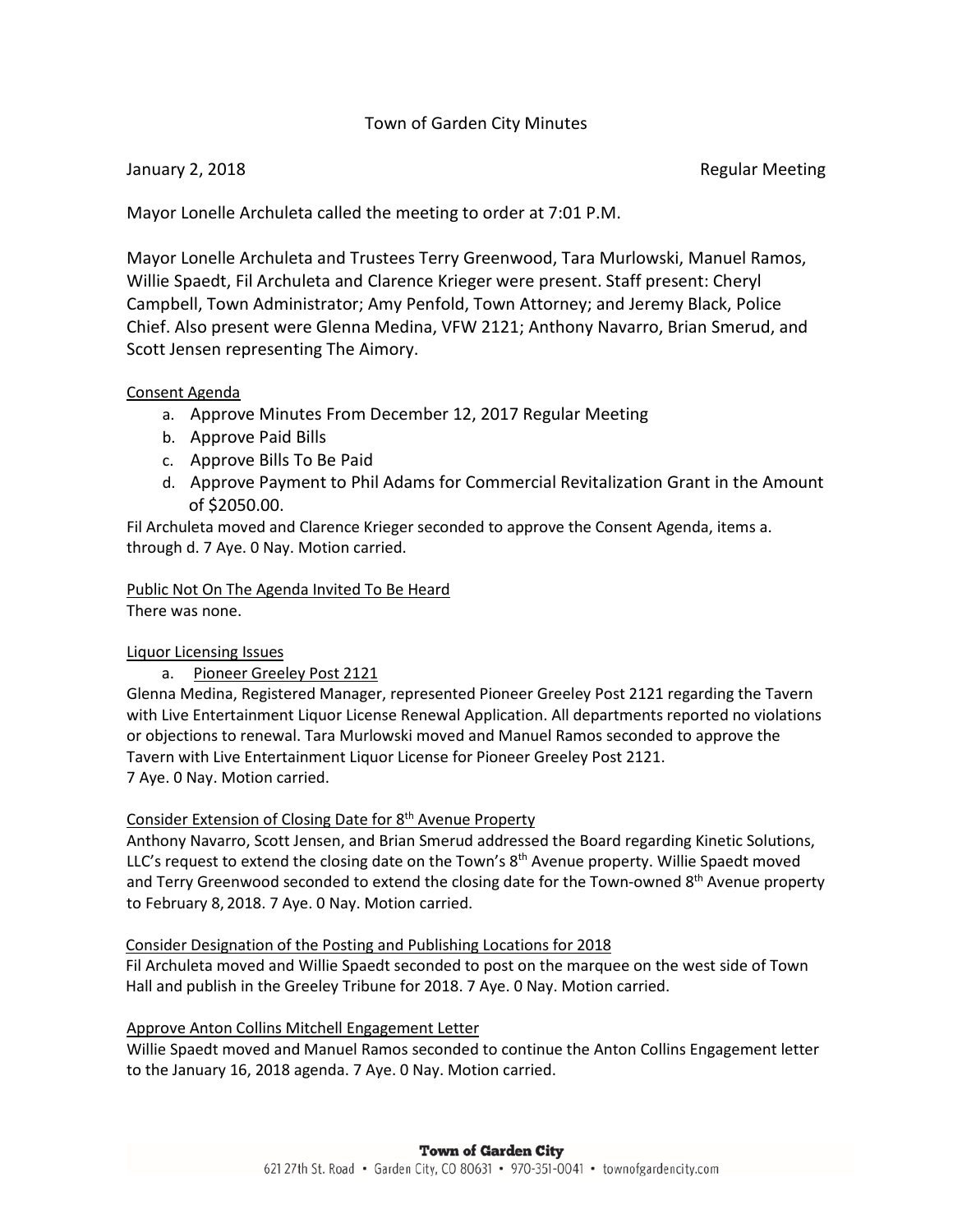### Approve Letter to Upstate Colorado

Tara Murlowski moved and Willie Spaedt seconded to approve the letter to Upstate Colorado as written. 7 Aye. 0 Nay. Motion carried.

#### Approve Letter to Stephanie Salazar

Fil Archuleta moved and Manuel Ramos seconded to approve the letter to Stephanie Salazar as written and release the final payment to Ms. Salazar in the amount of \$8125.00. 7 Aye. 0 Nay. Motion carried.

#### Approve Attendance at CML Legislative Update

Fil Archuleta moved and Willie Spaedt seconded to approve attendance at the CML Legislative Update in the amount of \$110.00 per person plus \$12.00 for parking for any Board Member who chooses to attend. 7 Aye. 0 Nay. Motion carried.

## Call for Nominations

Nomination Packets can be picked up at Town Hall starting January 2, 2018 and returned to Town Hall by the end of business on January 22, 2018.

#### Adopt Resolutions

a. Adopt Resolution 01-2018 A RESOLUTION EXTENDING THE TOWN OF GARDEN CITY'S COMMERCIAL REVITALIZATION GRANT PROGRAM FOR 2018

Fil Archuleta moved and Clarence Krieger seconded to Adopt Resolution 01-2018 A Resolution Extending The Town Of Garden City's Commercial Revitalization Grant Program For 2018. A roll call vote was taken. Lonelle Archuleta – Yes Fil Archuleta – Yes Clarence Krieger – Yes Manuel Ramos – Yes Terry Greenwood – Yes Willie Spaedt – Yes Tara Murlowski – Yes. 7 Aye. 0 Nay. Motion carried.

b. Adopt Resolution 02-2018 A RESOLUTION EXTENDING THE TOWN OF GARDEN CITY LANDSCAPE VOUCHER PROGRAM FOR 2018.

Fil Archuleta moved and Clarence Krieger seconded to Adopt Resolution 02-2018 A Resolution Extending The Town Of Garden City Landscape Voucher Program For 2018. A roll call vote was taken. Manuel Ramos – Yes Tara Murlowski – Yes Lonelle Archuleta – Yes Terry Greenwood – Yes Fil Archuleta – Yes Clarence Krieger – Yes Willie Spaedt – Yes. 7 Aye. 0 Nay. Motion carried.

c. Adopt Resolution 03-2018 A RESOLUTION EXTENDING THE GARDEN CITY RESIDENTIAL LANDSCAPE IMPROVEMENT AND WATER REBATE PROGRAM FOR 2018

Fil Archuleta moved and Tara Murlowski seconded to adopt Resolution 03-2018 A Resolution Extending The Garden City Residential Landscape Improvement And Water Rebate Program For 2018. A roll call vote was taken. Clarence Krieger – Yes Willie Spaedt – Yes Tara Murlowski – Yes Lonelle Archuleta – Yes Terry Greenwood – Yes Manuel Ramos – Yes Fil Archuleta – Yes. 7 Aye. 0 Nay. Motion carried.

d. Adopt Resolution 04-2018 A RESOLUTION EXTENDING THE TOWN OF GARDEN CITY'S SINGLE FAMILY RESIDENTIAL REVITALIZATION GRANT PROGRAM FOR 2018

Fil Archuleta moved and Manuel Ramos seconded to adopt Resolution 04-2018 A Resolution Extending The Town Of Garden City's Single Family Residential Revitalization Grant Program For 2018. A roll call vote was taken.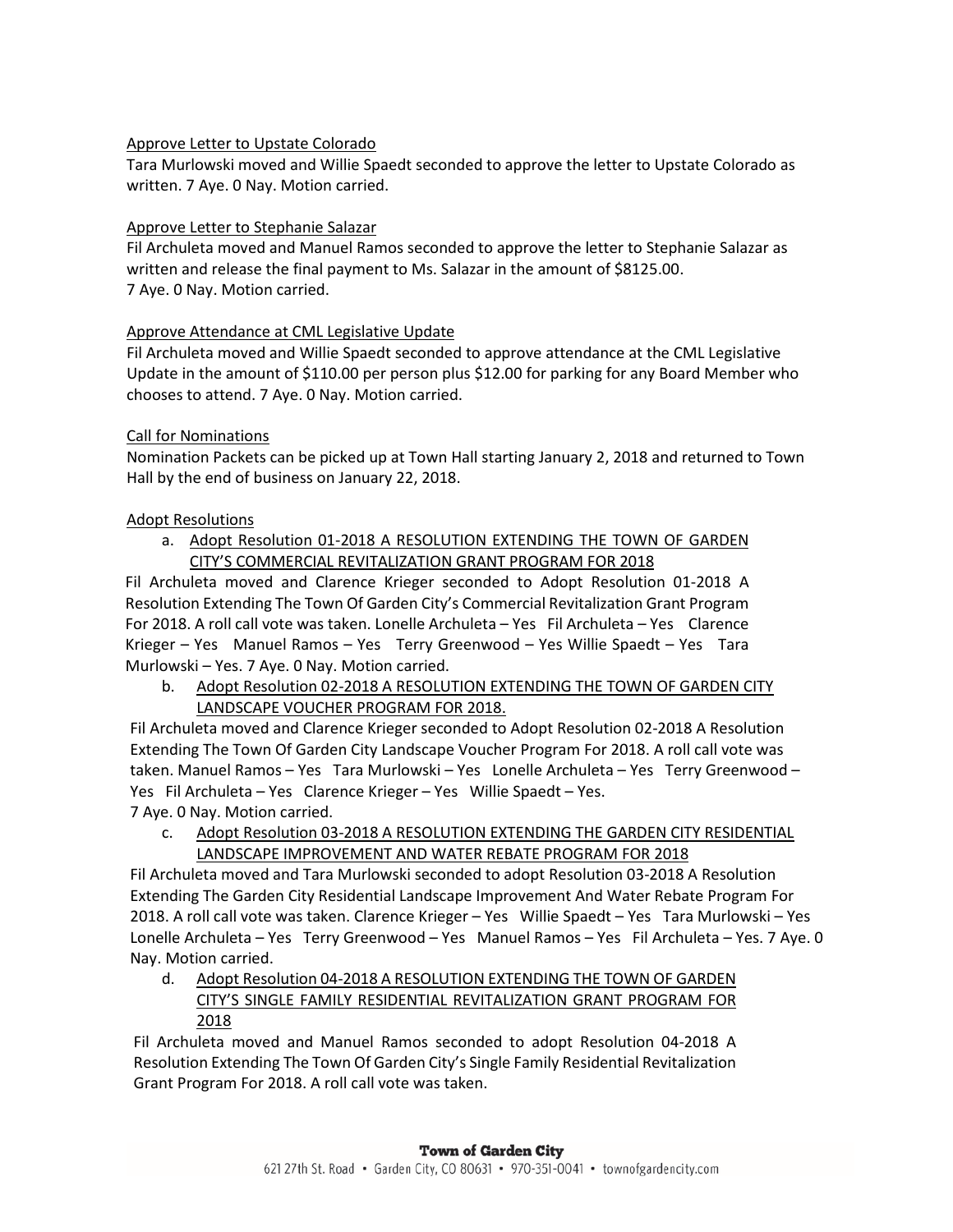Terry Greenwood – Yes Tara Murlowski – Yes Manuel Ramos – Yes Fil Archuleta – Yes Willie Spaedt – Yes Clarence Krieger – Yes Lonelle Archuleta – Yes. 7 Aye. 0 Nay. Motion carried.

e. Adopt Resolution 05-2018 A RESOLUTION EXTENDING THE GARDEN CITY PAVEMENT IMPROVEMENT GRANT PROGRAM FOR 2018

Fil Archuleta moved and Tara Murlowski seconded to adopt Resolution 05-2018 A Resolution Extending The Garden City Pavement Improvement Grant Program For 2018. A roll call vote was taken. Willie Spaedt – Yes Lonelle Archuleta – Yes Terry Greenwood – Yes Clarence Krieger – Yes Fil Archuleta – Yes Tara Murlowski – Yes Manuel Ramos – Yes.

7 Aye. 0 Nay. Motion carried.

f. Adopt Resolution 06-2018 A RESOLUTION EXTENDING THE GARDEN CITY FENCE GRANT PROGRAM FOR 2018

Tara Murlowski moved Fil Archuleta seconded to adopt Resolution 06-2018 A Resolution Extending The Garden City Fence Grant Program For 2018. A roll call vote was taken.

Fil Archuleta – Yes Manuel Ramos – Yes Willie Spaedt – Yes Lonelle Archuleta – Yes Tara Murlowski – Yes Clarence Krieger – Yes Terry Greenwood – Yes. 7 Aye. 0 Nay. Motion carried. g. Adopt Resolution 07-2018 A RESOLUTION EXTENDING THE GARDEN CITY TREE CARE

AND REMOVAL ASSISTANCE PROGRAM FOR 2018

Fil Archuleta moved and Clarence Krieger seconded to adopt A Resolution Extending The Garden City Tree Care And Removal Assistance Program For 2018. A roll call vote was taken. Tara Murlowski – Yes Manuel Ramos – Yes Fil Archuleta – Yes Lonelle Archuleta – Yes Willie Spaedt – Yes Terry Greenwood – Yes Clarence Krieger – Yes. 7 Aye. 0 Nay. Motion carried.

h. Readopt Resolution 15-2017 A RESOLUTION LEVYING GENERAL PROPERTY TAXES FOR THE YEAR 2017, TO HELP DEFRAY THE COSTS OF GOVERNMENT, FOR THE TOWN OF GARDEN CITY, COLORADO, FOR THE 2018 BUDGET YEAR.

Fil Archuleta moved and Tara Murlowski seconded to readopt Resolution 15-2017 A Resolution Levying General Property Taxes For The Year 2017, To Help Defray The Costs Of Government, For The Town Of Garden City, Colorado, For The 2018 Budget Year. A roll call vote was taken. Lonelle Archuleta – Yes Clarence Krieger – Yes Tara Murlowski – Yes Terry Greenwood – Yes Fil Archuleta – Yes Willie Spaedt – Yes Manuel Ramos – Yes. 7 Aye. 0 Nay. Motion carried.

## Attorney's Report

Attorney Amy Penfold reported that the Judge has issued a standing order to Weld County Jail regarding bonding procedures for defendants in jail on a Garden City warrant. These new procedures are required by a State Law that went into effect on January 1, 2018.

## Police Chief's Report

a. Approve Agreement for Municipal Jail Services Between Weld County and the Town of Garden City

This item was continued to the January 16, 2018 meeting. Chief Black reported that he assumed responsibility for public safety duties for Garden City at 12:01 January 1st. He updated the Board regarding training and scheduling for his department. He also announced that he has hired Waylon Johnson as the third officer for the Police Department with a start date the week of January 15, 2018.